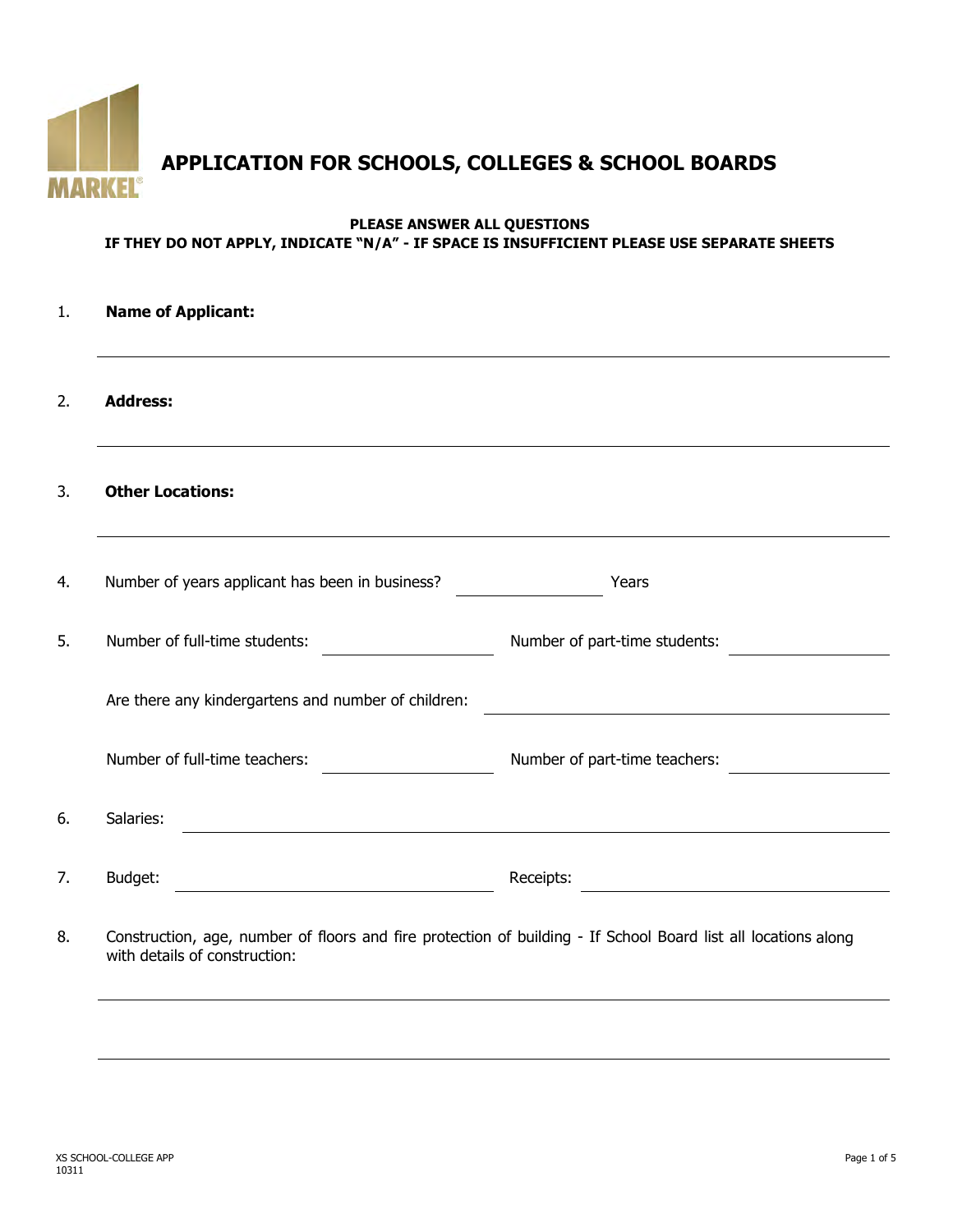| 9.  | Annual cost of work given to sub-contractors:                                                                       |                         |                    |    |  |  |
|-----|---------------------------------------------------------------------------------------------------------------------|-------------------------|--------------------|----|--|--|
|     | Type of work:                                                                                                       |                         |                    |    |  |  |
|     | Does the Insured require Certificate of Insurance for \$1,000,000?                                                  |                         |                    |    |  |  |
| 10. | Activities / Sports:                                                                                                |                         |                    |    |  |  |
| 11. | Are they owners/renters of pools or arenas?<br>If Yes, number and specify if owners or renters:                     |                         | Yes                | No |  |  |
|     |                                                                                                                     |                         |                    |    |  |  |
| 12. | Number of gymnasiums:                                                                                               |                         |                    |    |  |  |
| 13. | Are there any trips organized outside Canada?<br>If Yes, specify where, how many times per year, how many students: |                         | Yes                | No |  |  |
|     |                                                                                                                     |                         |                    |    |  |  |
| 14. | Is applicant engaged in any activity related to nuclear energy or defense?                                          |                         |                    |    |  |  |
|     | Operations involving the use of radio-isotopes or radio-activity?                                                   |                         |                    |    |  |  |
| 15. | Are there any products sold?<br>If Yes, receipts and where they are sold:                                           |                         | Yes                | No |  |  |
| 16. | Describe fully all properties of others in the applicant's care, custody or control in excess of \$10,000.          |                         |                    |    |  |  |
|     |                                                                                                                     |                         |                    |    |  |  |
|     | Locations & Description                                                                                             | <b>Estimated Values</b> | Limit of Insurance |    |  |  |
|     |                                                                                                                     |                         |                    |    |  |  |
|     |                                                                                                                     |                         |                    |    |  |  |
|     |                                                                                                                     |                         |                    |    |  |  |
|     |                                                                                                                     |                         |                    |    |  |  |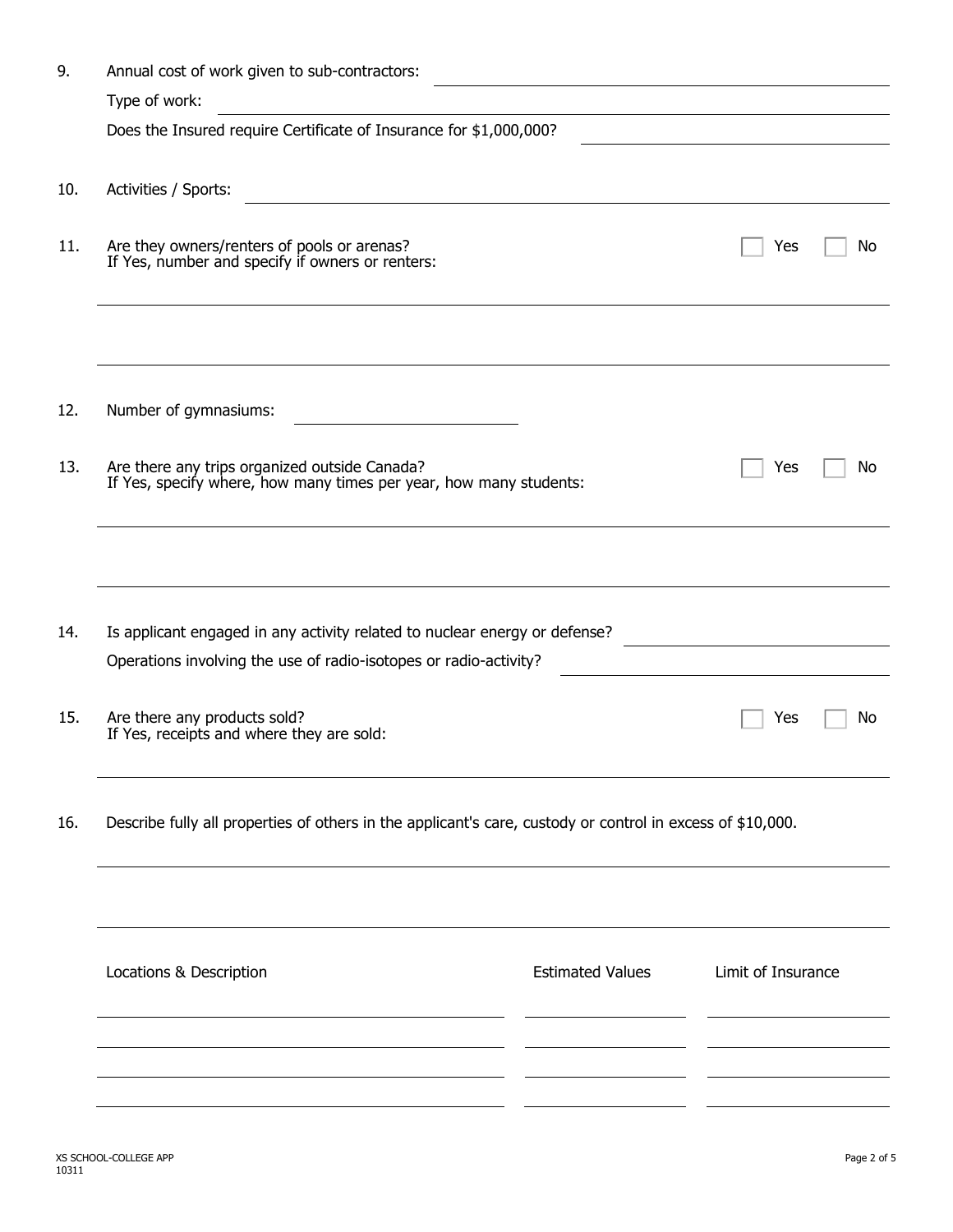| 17. | Are there any exposures related to the following (If Yes, explain):                                                                                           |     |    |
|-----|---------------------------------------------------------------------------------------------------------------------------------------------------------------|-----|----|
|     | Contractual Liability:                                                                                                                                        |     |    |
|     | Watercraft:                                                                                                                                                   |     |    |
|     | Railroad operation:                                                                                                                                           |     |    |
|     | Advertising:                                                                                                                                                  |     |    |
|     |                                                                                                                                                               |     |    |
| 18. | Automobile Liability (how many)                                                                                                                               |     |    |
|     | Private car:<br>Light Commercial:                                                                                                                             |     |    |
|     | Tank:<br>Heavy:                                                                                                                                               |     |    |
|     | Trailer:<br>Motorized equipment:                                                                                                                              |     |    |
|     | Radius of operation:                                                                                                                                          |     |    |
|     | Indicate if any flammables or explosives carried:                                                                                                             | Yes | No |
|     |                                                                                                                                                               |     |    |
|     | Any exposure in United States?                                                                                                                                | Yes | No |
|     | If Yes, number and type of vehicles:                                                                                                                          |     |    |
|     |                                                                                                                                                               |     |    |
|     |                                                                                                                                                               |     |    |
|     |                                                                                                                                                               |     |    |
|     | Number of non-owned vehicles and use:                                                                                                                         |     |    |
|     |                                                                                                                                                               |     |    |
|     | Does the Underlying policy cover all these exposures:                                                                                                         | Yes | No |
|     |                                                                                                                                                               |     |    |
| 19. | Aircraft Liability:                                                                                                                                           |     |    |
|     | Give list of all aircrafts owned, leased or chartered by the Insured or any of its employees.                                                                 |     |    |
|     | None:<br>List attached:                                                                                                                                       |     |    |
| 20. | Workmen's Compensation:                                                                                                                                       |     |    |
|     | Is workmen's compensation insurance carried in all provinces where risk operates?<br>If not, list provinces where not carried and state payroll per province: | Yes | No |
|     |                                                                                                                                                               |     |    |
|     |                                                                                                                                                               |     |    |
|     |                                                                                                                                                               |     |    |
|     | Do Underlying policies cover all of these exposures?                                                                                                          | Yes | No |
|     |                                                                                                                                                               |     |    |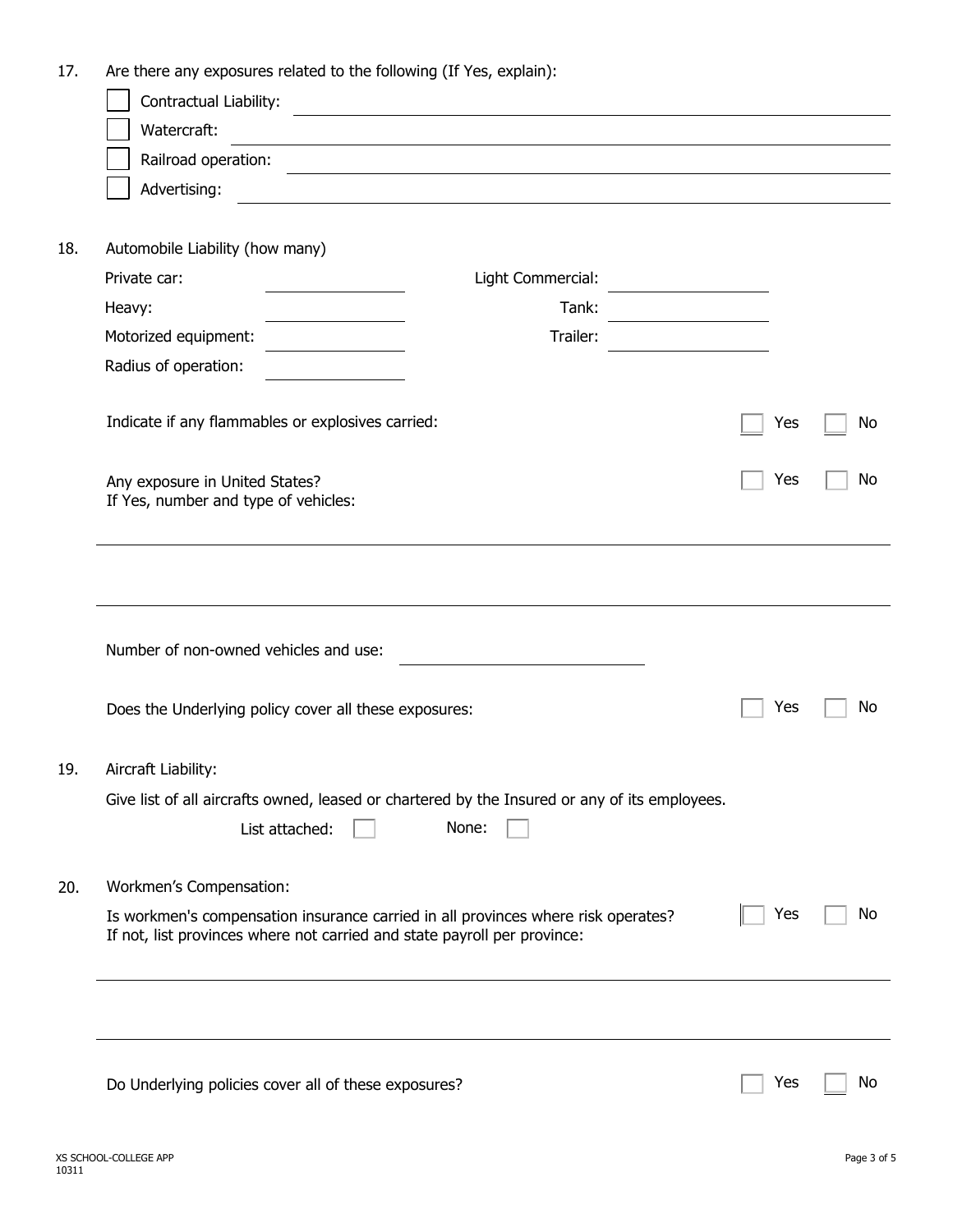| 21. | <b>Medical Malpractice:</b>                              | Number of Employees:                              |           |             |    |
|-----|----------------------------------------------------------|---------------------------------------------------|-----------|-------------|----|
|     |                                                          | Doctor(s):                                        | Nurse(s): | Dentist(s): |    |
|     | Does applicant operate a hospital or clinic?<br>Explain: |                                                   |           | Yes         | No |
| 22. | Does the primary policy cover:                           |                                                   |           |             |    |
|     | Property damages on an occurrence basis                  |                                                   |           | Yes         | No |
|     | Blanket contractual liability                            |                                                   |           | Yes         | No |
|     | Care, Custody and Control                                |                                                   |           | Yes         | No |
|     | Products and completed operations                        |                                                   |           | Yes         | No |
|     | Personal Injury                                          |                                                   |           | Yes         | No |
|     | Worldwide coverage                                       |                                                   |           | Yes         | No |
|     | <b>Advertising Liability</b>                             |                                                   |           | Yes         | No |
|     | Fire Legal Liability                                     |                                                   |           | Yes         | No |
|     | Demolition, excavation, blasting etc.                    |                                                   |           | Yes         | No |
|     | Contingent employer's liability                          |                                                   |           | Yes         | No |
|     | Employees as additional named Insureds                   |                                                   |           | Yes         | No |
|     | Non-owned automobile                                     |                                                   |           | Yes         | No |
|     | Non-owned watercraft                                     |                                                   |           | Yes         | No |
|     | Non-owned aircraft                                       |                                                   |           | Yes         | No |
|     |                                                          | Employee Benefits Liability - indicate sub-limit: |           | Yes         | No |
|     | Wrongful Dismissal                                       |                                                   |           | Yes         | No |
|     | Bodily injury to Participants                            |                                                   |           | Yes         | No |
|     | Child molestation                                        |                                                   |           | Yes         | No |

### 23. List of underlying policies:

| <b>Type</b> | <b>Insurer</b> | <b>Expiration</b> | Limit | <b>Annual Premium</b> |
|-------------|----------------|-------------------|-------|-----------------------|
|             |                |                   |       |                       |
|             |                |                   |       |                       |
|             |                |                   |       |                       |
|             |                |                   |       |                       |

24. List all the liability claims (Commercial General Liability) for the last five years: